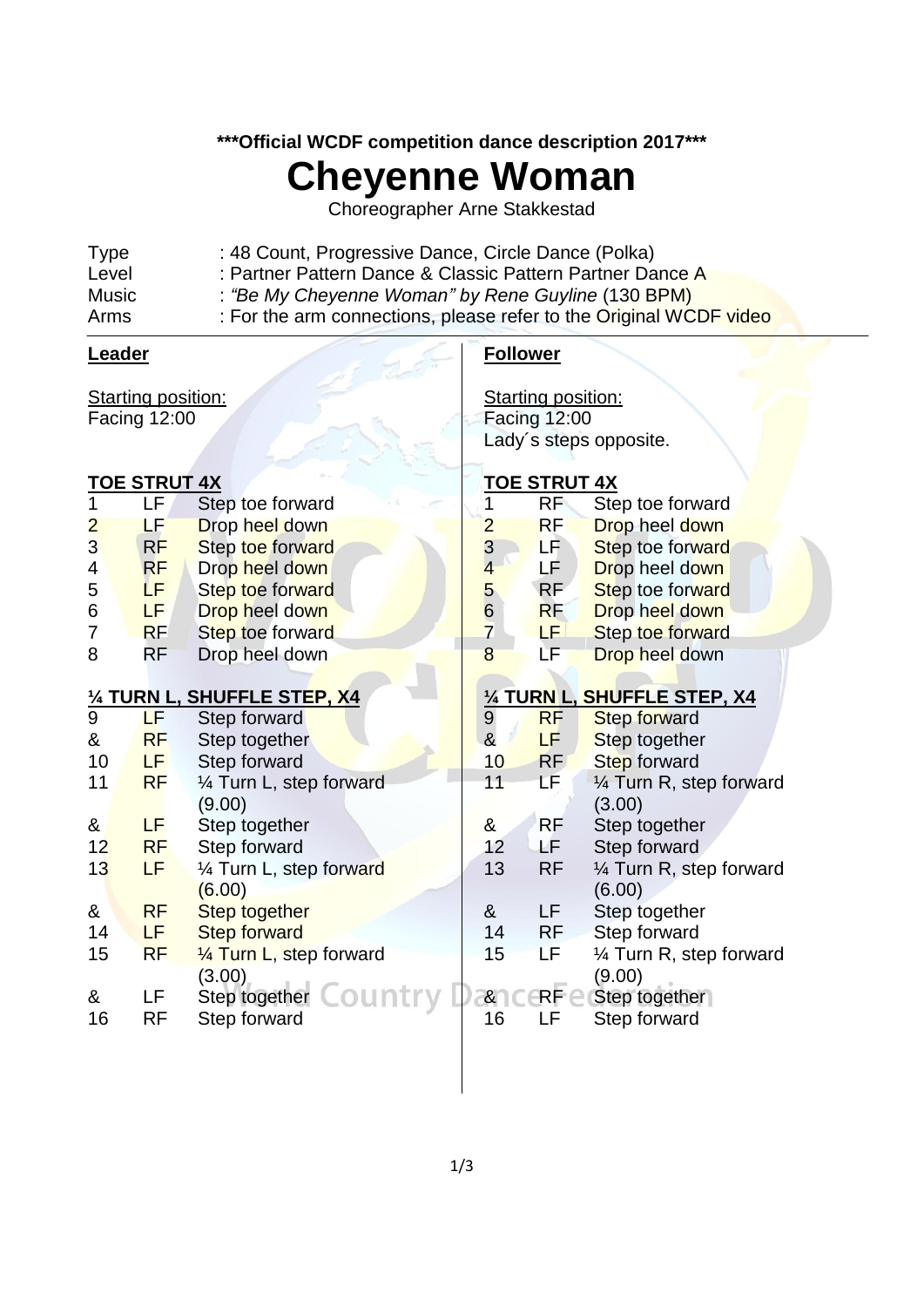### **\*\*\*Official WCDF competition dance description 2017\*\*\***

# **Cheyenne Woman**

Choreographer Arne Stakkestad

| <b>Type</b> | : 48 Count, Progressive Dance, Circle Dance (Polka)                |
|-------------|--------------------------------------------------------------------|
| Level       | : Partner Pattern Dance and Classic Pattern Partner Dance A        |
| Music       | : "Be My Cheyenne Woman" by Rene Guyline (130 BPM)                 |
| Arms        | : For the arm connections, please refer to the Original WCDF video |
|             |                                                                    |

#### **Leader**

### **SHUFFLE DIAGONAL 4X**

|    |           | <b>SHUFFLE DIAGUNAL 47</b>         | onuri       |
|----|-----------|------------------------------------|-------------|
| 17 | LF        | Step diagonally L forward          | 17          |
| &  | RF        | Step together                      | &           |
| 18 | LF        | Step diagonally L forward          | 18          |
| 19 | RF        | Step diagonally R forward          | 19          |
| &  | LF        | Step together                      | &           |
| 20 | RF        | Step diagonally R forward          | 20          |
| 21 | LF        | Step diagonally L backwards        | 21          |
| &  | RF        | Step together                      | $\alpha$    |
| 22 | LF        | Step diagonally L backwards        | 22          |
| 23 | <b>RF</b> | <b>Step diagonally R backwards</b> | 23          |
| &  | LF        | <b>Step forward</b>                | $\alpha$    |
| 24 | RF        | Step diagonally R backwards        | 24          |
|    |           |                                    |             |
|    |           | <b>STEP KICK 2X, ROCK STEP2X</b>   | <b>STEP</b> |
| 25 | LF        | Step L                             | 25          |
| 26 | <b>RF</b> | Kick diagonally R forward          | 26          |
| 27 | <b>RF</b> | Step R                             | 27          |
| 28 | LF        | Kick diagonally L forward          | 28          |
| 29 | LF        | Step forward                       | 29          |
| 30 | <b>RF</b> | Recover weight                     | 30          |

- 31 LF Step backwards
- 32 RF Recover weight

### **Follower**

### **FLE DIAGONAL 4X**

| 17                    | RF        | Step diagonally R backwards        |
|-----------------------|-----------|------------------------------------|
| &                     | LF        | Step together                      |
| 18                    | <b>RF</b> | Step diagonally R backwards        |
| 19                    | LF        | Step diagonally L backwards        |
| &                     | RF        | Step together                      |
| 20                    | LF        | <b>Step diagonally L backwards</b> |
| 21                    | <b>RF</b> | <b>Step diagonally R forward</b>   |
| &                     | LF        | Step together                      |
| 22                    | <b>RF</b> | Step diagonally R forward          |
| 23                    | LF        | Step diagonally L forward          |
| $\boldsymbol{\alpha}$ | <b>RF</b> | <b>Step forward</b>                |
| 24                    | LF        | Step diagonally L forward          |
|                       |           |                                    |
|                       |           | STEP KICK2X, ROCK STEP 2X          |
| 25                    | RF        | <b>Step R</b>                      |
| 26                    | LF        | <b>Kick forward</b>                |
| 27                    | LF        | Step L                             |
| 28                    | RF        | <b>Kick forward</b>                |

- RF Step backwards
- 30 LF Recover weight<br>31 RF Step forward
- 31 RF Step forward<br>32 LF Recover weid
	- LF Recover weigh

## **World Country Dance Federation**